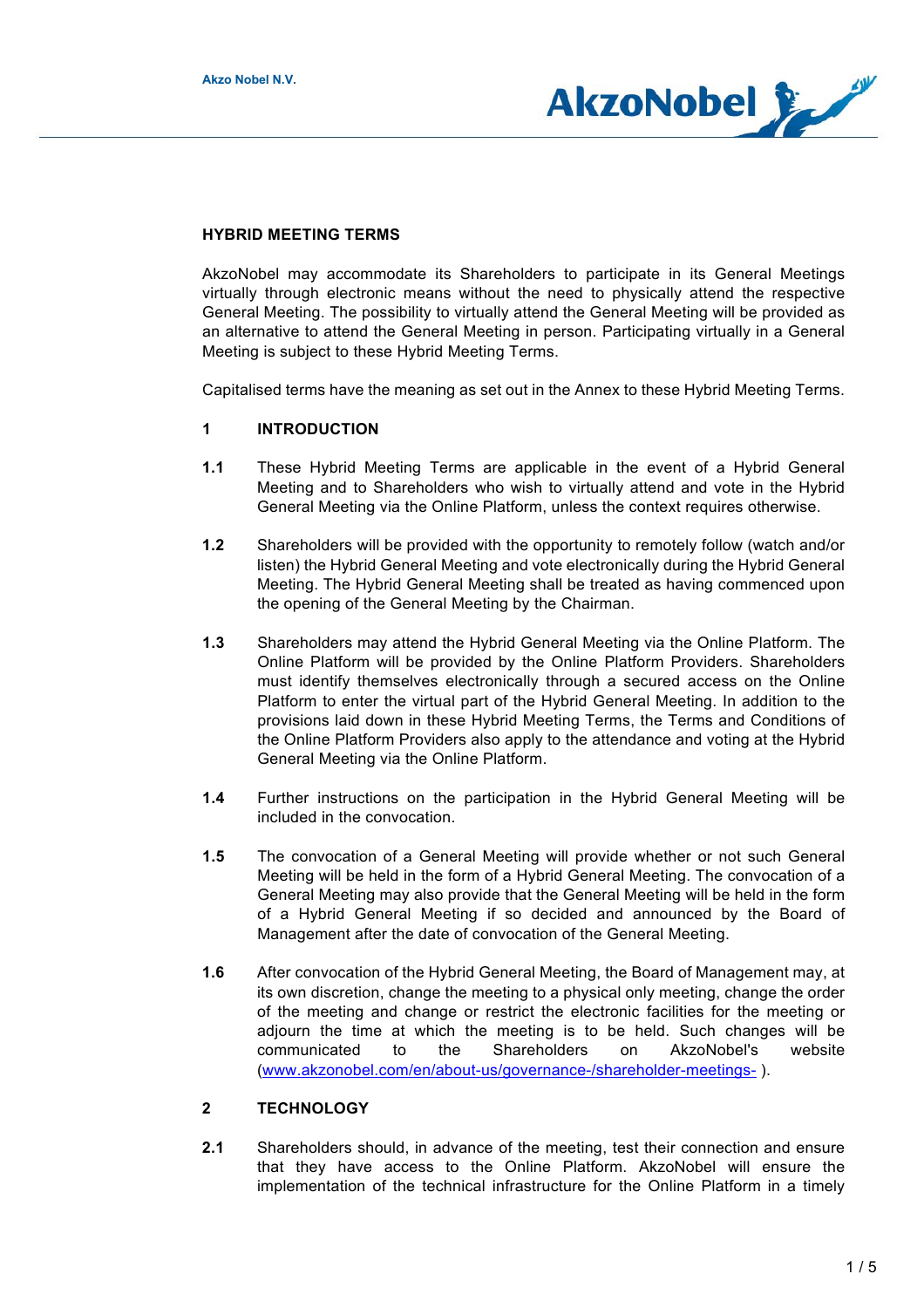

fashion in order to allow Shareholders to test the foregoing. AkzoNobel will take all reasonable efforts to make sure that a technical support line is available for Shareholders during the Hybrid General Meeting and for pre-meeting testing access.

- **2.2** There are certain risks for Shareholders who attend the Hybrid General Meeting via the Online Platform. These risks include, among other things, any failure or deficiency in virtual meeting equipment, software, network infrastructure, servers, internet or telephone connectivity, video or voice equipment, whether or not caused by an information security incident (which includes any unauthorised use, hacking, a denial of service attack, a denial of access, any failure or intrusion resulting from the theft or unlawful interception of a password or network access code and any other cyber-attack) or caused by any type of mechanical failure such as any electrical power outage during the Hybrid General Meeting. If a Shareholder wishes to avoid such risks, he or she should attend the Hybrid General Meeting in person (if a physical meeting is being held) or by providing a proxy or voting instructions prior to the meeting. If any of these risks prevent a Shareholder from following the meeting or voting electronically during (any part of) the Hybrid General Meeting, then this will be for the risk and account of such Shareholder. The inability of one or more Shareholders to follow the Hybrid General Meeting or vote electronically during (any part of) the Hybrid General Meeting does not affect the validity of the Hybrid General Meeting or any business conducted at such meeting.
- **2.3** If it appears to the Chairman that the Online Platform of the Hybrid General Meeting does no longer allow Shareholders to follow the meeting or vote electronically during (any part of) the Hybrid General Meeting, then the Chairman may, at its own discretion, suspend or cancel the meeting, change the order of the meeting or proceed with the meeting without the possibility for some or all of the Shareholders who attend the Hybrid General Meeting via the Online Platform to follow the meeting and/or vote electronically during (any part of) the Hybrid General Meeting. The Chairman shall communicate this decision to the Shareholders who attend the Hybrid General Meeting in person and to the extent reasonable possible to the Shareholders who attend the Hybrid General Meeting via the Online Platform.
- **2.4** If the Chairman suspends or cancels the Hybrid General Meeting, all business conducted up to the point of the suspension or cancellation will be valid. A suspended Hybrid General Meeting may be continued as a physical General Meeting only or as a Hybrid General Meeting, in such manner as determined by the Chairman and irrespective of the form in which the Hybrid General Meeting initially commenced.

### **3 SHAREHOLDERS' RIGHTS**

**3.1** Each Shareholder may, in addition to the possibility to attend the Hybrid General Meeting in person, attend the Hybrid General Meeting via the Online Platform. Such Shareholders will be able to follow the meeting and vote electronically, provided that they timely registered for participation in the Hybrid General Meeting via the Online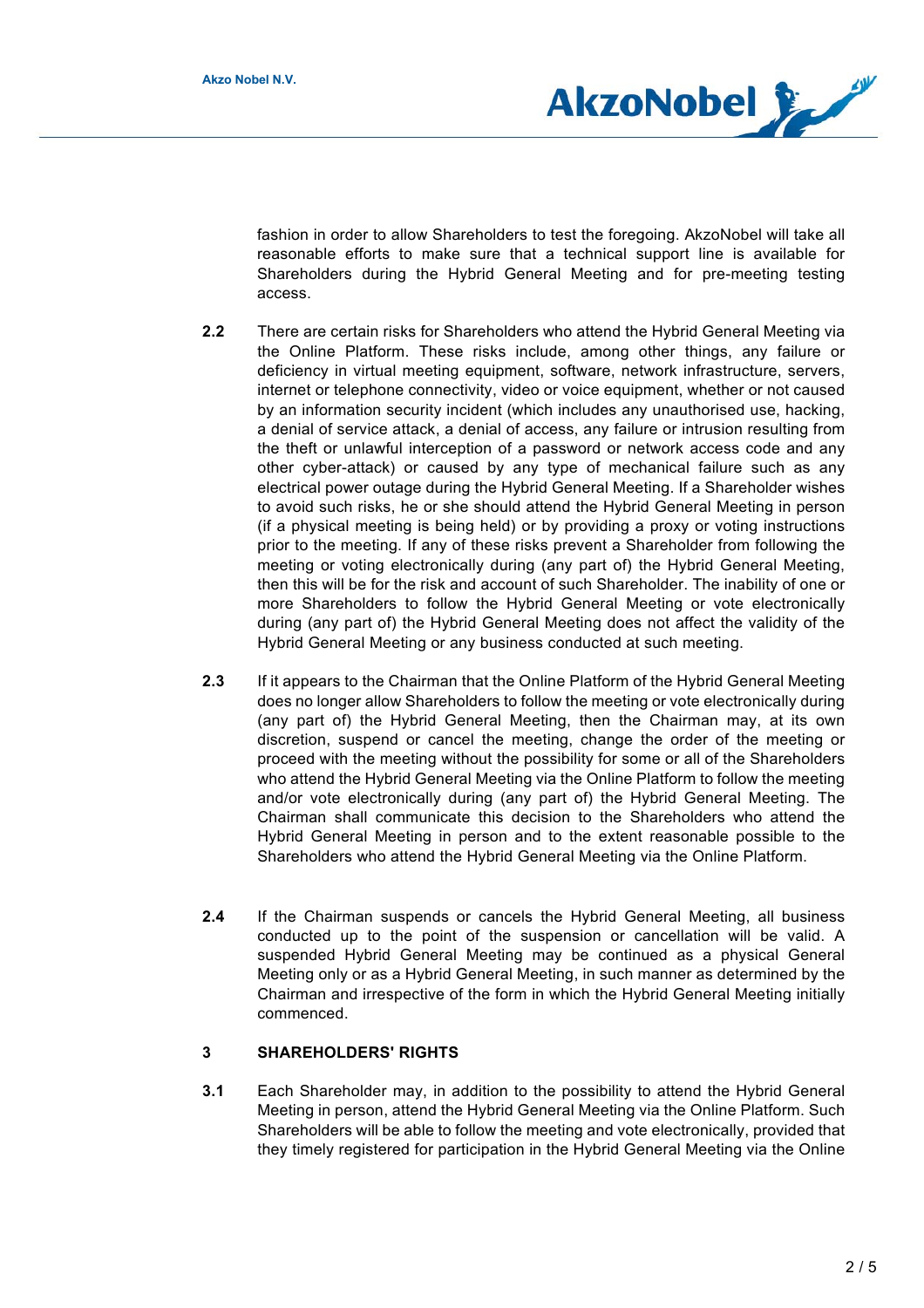

Platform and timely logged-in on the Online Platform in accordance with the instructions included in the convocation of the Hybrid General Meeting.

- **3.2** Shareholders who attend the Hybrid General Meeting via the Online Platform shall not have the opportunity to speak or submit questions during the Hybrid General Meeting. If Shareholders wish to speak or submit questions, they or their proxies should attend the Hybrid General Meeting in person, provided that a Shareholder or his or her proxy holder cannot attend the Hybrid General Meeting in person for Shares that have been logged-in on the Online Platform.
- **3.3** A Shareholder's access to the Online Platform will be cancelled if a Shareholder registered himself or herself to attend the Hybrid General Meeting via the Online Platform, but he or she, or his or her proxy attends the Hybrid General Meeting in person.
- **3.4** Shareholders who are timely logged-in via the Online Platform prior to the start of the Hybrid General Meeting (i) shall be deemed to attend the Hybrid General Meeting in person, (ii) shall be counted in for calculating how many Shareholders are present or represented at the Hybrid General Meeting and which percentage of the issued and outstanding Share capital of AkzoNobel is present or represented at the Hybrid General Meeting, (iii) shall be able to follow the meeting and (iv) shall be entitled to vote electronically at such Hybrid General Meeting. Shareholders who are not timely logged-in via the Online Platform prior to the start of the Hybrid General Meeting will not be counted as if they were attending the Hybrid General Meeting in person and will only be able to follow the meeting. The names of Shareholders who attend the Hybrid General Meeting via the Online Platform will be included in the registration list of Shareholders attending the Hybrid General Meeting in person or by proxy.
- **3.5** Any log-off by a Shareholder before the end of the Hybrid General Meeting will not affect the calculation of the quantum of Shareholders present or represented at the Hybrid General Meeting. In case of any early log-off by a Shareholder from the Online Platform, the session of the Shareholder will expire. In such events the Shareholder will be allowed to log in again and to re-join the Hybrid General Meeting via the Online Platform. To the extent such Shareholder was timely logged in via the Online Platform prior to the start of the Hybrid General Meeting, such Shareholder will be able to continue to follow the meeting and exercise its voting rights electronically during the remaining part of the Hybrid General Meeting. In all other circumstances such Shareholders will only be able to follow the meeting.
- **3.6** Without prejudice to article 3.4, Shareholders will be able to cast their vote electronically between the moment the Chairman opens the polls on a voting agenda item after the deliberations on that item have taken place and the moment that the Chairman closes the polls during the Hybrid General Meeting. The Chairman may also at the beginning of each Hybrid General Meeting at its sole discretion decide that the polls for one or more voting agenda items will be open between the commencement of the Hybrid General Meeting and the closure of voting as announced by the Chairman during the Hybrid General Meeting. The polls will not be open prior to the start of the Hybrid General Meeting.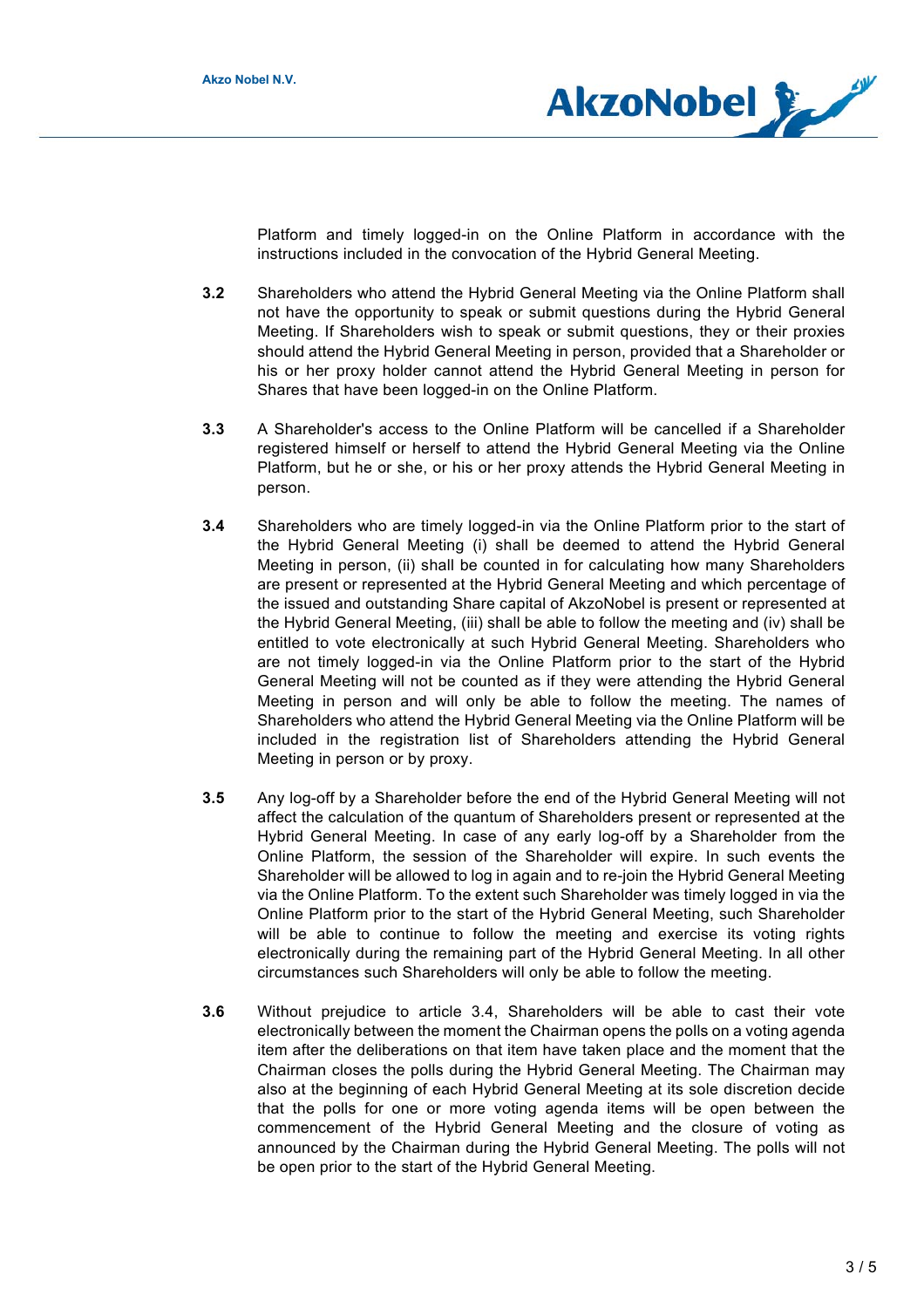

- **3.7** Split voting by Shareholders on a shareholding that is held in one security account is not yet supported by the Online Platform and is therefore not possible.
- **3.8** The finding by the Chairman after the closing of the poll or polls on the outcome of a vote by the General Meeting is decisive. The Chairman may inform the Shareholders of the results of such voting item(s) after the closing of that poll or polls or at the close of the Hybrid General Meeting.
- **3.9** Each Shareholder may request AkzoNobel to send him or her a confirmation of receipt of his or her votes cast through the Online Platform during the Hybrid General Meeting.

# **4 AMENDMENTS TO THE TERMS AND CONDITIONS FOR HYBRID GENERAL MEETINGS**

The Board of Management is authorised to adopt, revoke and amend these Hybrid Meeting Terms at any time which will become effective immediately upon posting on AkzoNobel's website (https://www.akzonobel.com/en/about-us/how-weoperate/corporate-governance/shareholder-meetings), unless decided otherwise.